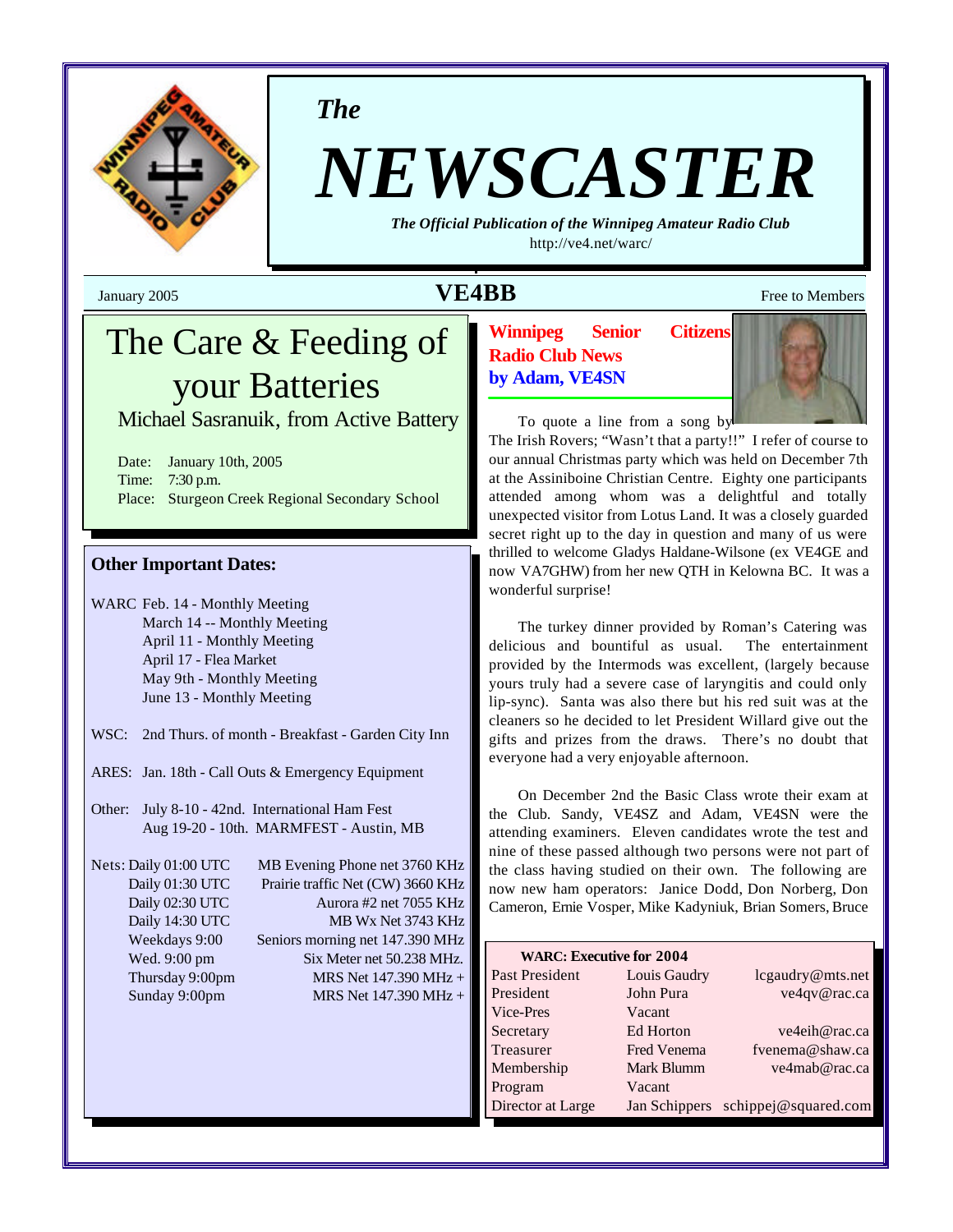Scott, Terry Davies and Vince Davies. Welcome to the hobby guys and good luck!

Because our Christmas Party happened on a Tuesday, the regular monthly breakfast on Thursday December 9 was not cancelled. Twenty three persons attended and Hank Ballon VE4BY won the free breakfast. Those that didn't show up were probably those folks who had second helpings at the Party!

The General Meeting was held on December 15 in the downstairs boardroom of the City of Winnipeg Retirees Club. A fair number of members showed up in order to elect a new Executive and Executive Board. The results are as follows:

| Executive:<br>President |                | Irv Cosgrove VE4UG     |  |  |
|-------------------------|----------------|------------------------|--|--|
|                         | Vice President | Paul Champagne VE4OPC  |  |  |
|                         | Secretary      | Gil Frederick VE4AG    |  |  |
| (temporary) Treasurer   |                | Willard Elliott VE4WJE |  |  |
|                         | Past President | Willard Elliott VF4WJE |  |  |
|                         |                |                        |  |  |

Executive Bert Andrews VE4AND Brian Rand VE4CAN Board: Rolf Bandlow VE4VZ Henry Hessner VE4AUT Tom Blatch VE4HQ Bill Shipley VE4BYL Colin McBeath VE4JCM Ed Oakes VE4OAK Harry Tapper VE4HST Alf Keber VE4ALF Glen Ash VE4ASH Adam Romanchuk VE4SN

73 and a Happy, Healthy, Peaceful New Year to All!!!



## **Minutes for W.A.R.C. December 13th, 2004 Submitted by Ed, VE4EIH**

The meeting started at 1945 hrs. There was 51 people in attendance, including 6 quests. All were welcomed.

#### *Minutes*

Dick VE4HK and John VE4JNF But forward to accept the minutes from last month. They were voted in. John briefly talked about Bob's letter. If any one had concerns they are welcome to see a Exec. Member.

#### *IRLP Node*

John explained as how there is now a sound card, for the IRLP project. But, the duplexes were required for another use. The IRLP should be up and running between Christmas and the New year.

#### *Finance*

Fred read the monthly statement. For income 50/50 draw \$20.00 17 renewals at \$255.00 total income of \$275.00. The expenses were for Timbits \$10.70 postage \$41.94 Total expenses of \$52.64 Total bank balance as of 30/Nov./04 \$7404.01.

#### *RAC report.*

Adam reported that the RAC s winter contest was for that weekend. He is also still looking for schools that might be interested in a armature radio program.

*ARES*

Jeff, thanked all those hams who helped out with the contest. VE4WW0 got 92 QSOs. There was 25 weather offices in the states, while the Winnipeg office was the only Canadian station. Jeff also reported the sled dog races for the Festival du Voyager were canceled. Due to the fact the sponsor has pulled out. There is the possibility of ARES helping out with the opening ceremonies, on The 11 Feb 2005. From 1830 to 2200 hours.

#### *Flea market*

The day may be on the 24 April 05, John will track down exact date. There has already been two tables sold.

#### *Field Day.*

Looking for ideas and suggestions as to how to run it. Tom VE4SE asked if Birds Hill was already booked. John, stated that the bookings happen in April.

The meeting was adjourned at 1957 hours after Eric VE4EWN and Glen VE4GWN but forth to adjourn the meeting.

#### *Christmas Entertainment*

For David's portion he had Rutie, Snappy the Clown, Kumar, and Adam. Talk. First was Ruthie. Ruthie talked about Hanaka, and its traditions. She then explained how the menorah, is lit on each day of Hanaka. Rutie explained the reason behind the 7 candles. Next up was Snappy the Clown. Snappy had every one giggling at one time, if not through out his performance. Kumar then talked about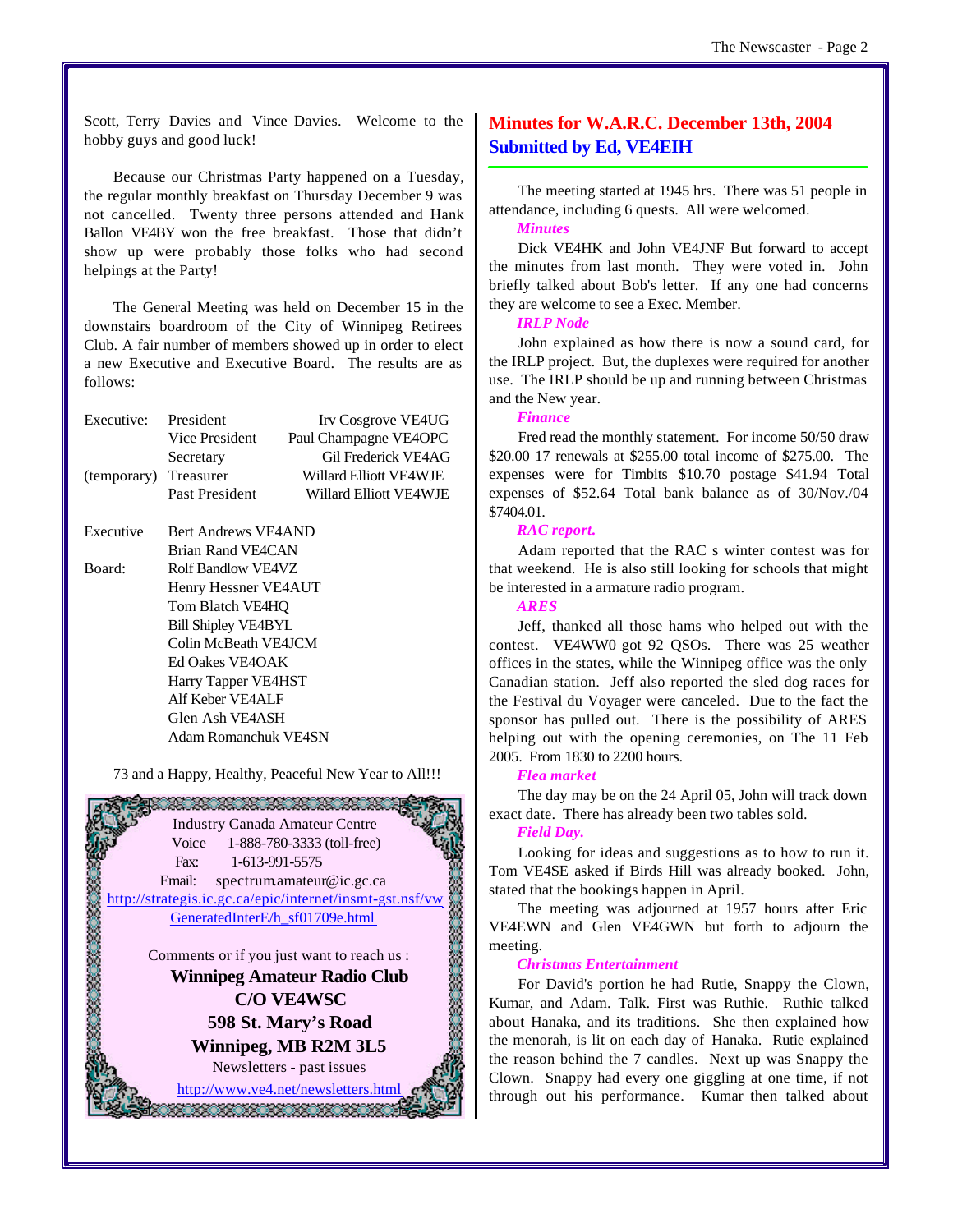Buddha, and Buddasim. Kumar talked about how Buddha searched for enlightenment. Then explained how Buddhism spread through out the world. Adam read the Magi Story.

There was no Best Decorated HT contest, due to the fact there was only two entrances. The winners for the sign in prizes were, Tedd Viddler, Trudy Fry, Ed Oaks, Meriska Maguire, Aruni Perera, Ruth Mills, Yuri Tsuji, Fred Collins, and Eric Napady.

# **WPGARES By Jeff, VE4MBQ Emergency Coordinator**

Thirteen ARES members operated VE4WWO at the Prairie and Arctic Storm Prediction Centre (PASPC) for 24 hours SAT 04 DEC during the NWS-AARL SKYWARN Recognition Day Special Event. Final results are not in but we had either 92 QSOs including contact with 25 NWS Offices or 80 QSOs with contact with 29 NWS Offices.

Thanks to our volunteer operators VE4s: YYL, GWN, KAZ, ACX, KEH, DWG, HAZ, AJR, KU, DAR, CRS, ALW, MBQ

Special thanks to Glen VE4GWN for being QSL Manager again and to our web-master Don VE4DWG for posting our SRD photos: <http://www.winnipegares.ca/SRD2004.htm>

As mentioned at the DEC WARC meeting we might be involved in providing volunteer Amateur communications for Festival du Voyageur opening ceremonies 1800-2200h FRI 11 FEB 2005. Anyone interested in volunteering please let me know a.s.a.p..

At the last minute the scheduled guest speaker was not able to attend our DEC General Meeting however MAJ Rick Shirran Territorial SATERN Director was able to tell us a bit about SATERN which lead to a discussion about ARES volunteer resources. The EC report during the business meeting touched on a number of preparedness issues, including a reminder that member's personal HTs should be in good working order, charged & ready to go; as well as a reminder that members should carry their ARES photo-identification cards at all times; the Winnipeg Police Service FT-212RH Kit that is normally in the Police Command Unit was on hand for members to look over. We are still looking for a Fundraising Chairperson.

Our next General Meeting is TUE 18 JAN 1900h at Sir Wm Stephenson Library 765 Keewatin Street. Yours truly will be giving a presentation dealing with Call-outs and Emergency Equipment. We now have guest speakers booked thru MAY 2005.

# **Looking for VE4QH by Ev, K4EF**

I recently wrote an article for an RAF magazine and the editor received the attached photo from a reader. It shows (l to R) F/O E. S. Brown VE3AHV now K4EF, F/O N. MacMillan VE4QH (from Winnipeg) and Art Blachford VE3AHX. It shows us at RAF Cranwell where we were taking a course in 1942 and the photo was supplied by Frank Wyer G8RY of Newmarket England who took the course with us. I have exchanged letters with Frank and we both have given short histories of the last 62 years. Small world!

G8RY asked about VE4QH and VE3AHX. I was able to give him a rundown on VE3AHX. I got my ham license with him in 1935 in Toronto. We have kept in touch in recent



years by a weekly sked on 40m SSB.

Early this year he became seriously ill so I drove to Toronto in April to visit him but sadly he died an hour before we arrived at the hospital.

Lacking any information about VE4QH, I wonder if any of your Club

old timers might remember him from before or after WWII. I believe he was a well known Amateur in Winnipeg. Could they be canvassed at a Club meeting or via E-mail? - - k4ef@iglou.com



| <b>386 Belvidere Street</b>  | 885-9278         |
|------------------------------|------------------|
| http://www.escape.ca/~ve4jnf | ve4jnf@escape.ca |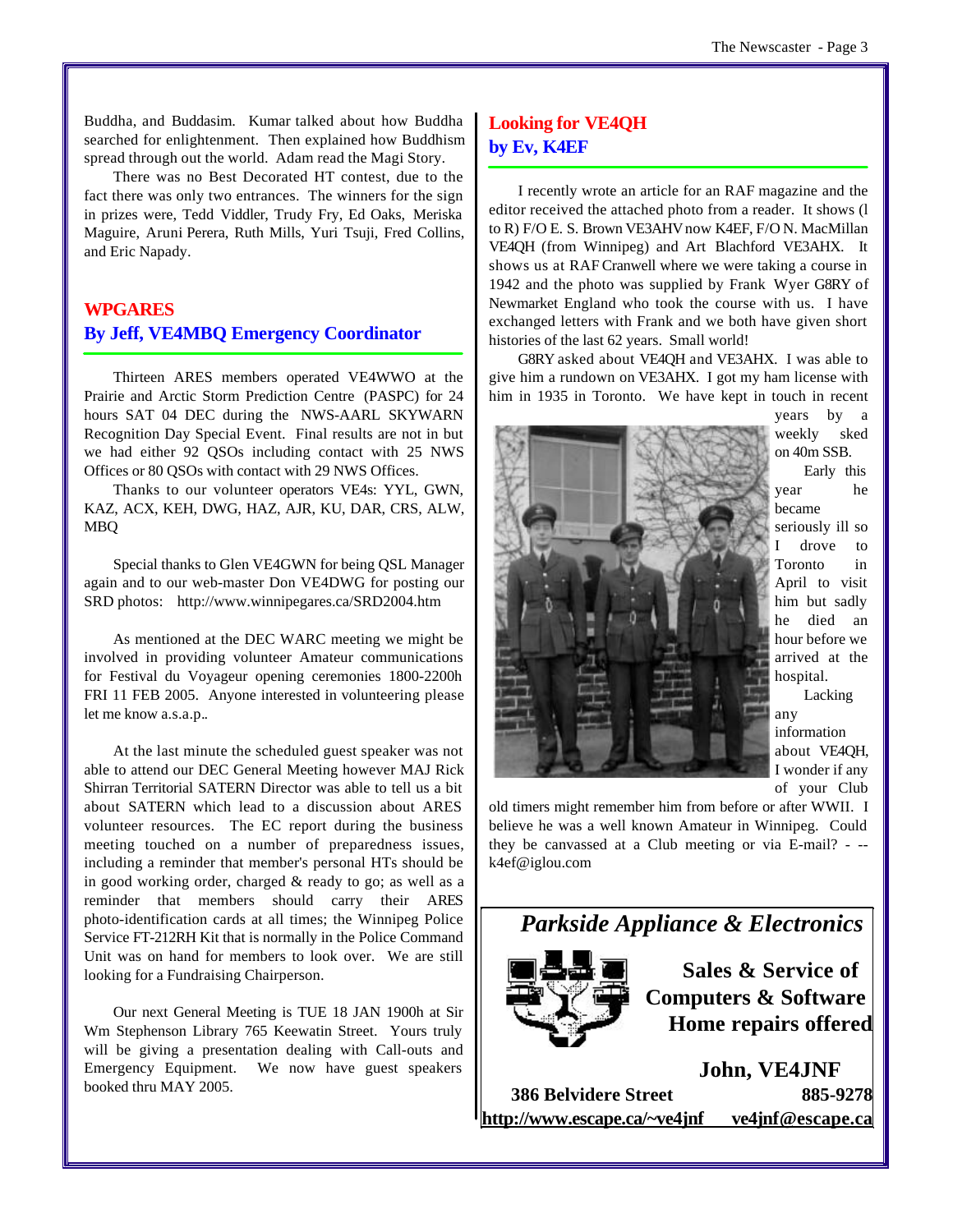| <b>Calendar</b>                                 |               |           |          | <b>OMISS QSO Party</b>                                         | 1500Z          | Feb 12           |
|-------------------------------------------------|---------------|-----------|----------|----------------------------------------------------------------|----------------|------------------|
|                                                 |               |           |          | <b>FISTS Winter Sprint</b><br>British Columbia QSO Challenge   | 1700Z<br>1800Z | Feb 12<br>Feb 12 |
| <b>January</b>                                  |               |           |          | RSGB 1st 1.8 MHz Contest<br><b>CW</b>                          | 2100Z          | Feb 12           |
| <b>SARTG New Year</b>                           | <b>RTTY</b>   | 0800Z     | Jan 1    | <b>CW</b><br>North American Sprint                             | 0000Z          | Feb 13           |
| <b>AGCW Happy New Year</b>                      |               | 0900Z     | Jan 1    | Classic Exchange (CX)<br>CW/Phone                              | 0800Z          | Feb 13           |
| Original QRP                                    |               | 1500Z     | Jan 1    | <b>SSB</b><br>SSA Månadstest nr 2                              | 1400Z          | Feb 13           |
| <b>AGCW VHF/UHF</b>                             |               | 1600Z     | Jan 1    | $\mathrm{CW}$<br>SSA Månadstest nr 2 -                         | 1515Z          | Feb 13           |
|                                                 |               | and 1900Z | Jan 1    | <b>ARRL School Club Roundup</b>                                | 1300Z          | Feb 14           |
| <b>WQF QRP Party</b>                            |               | $0000Z$   | Jan 7    | <b>AGCW Semi-Automatic Key Evening</b>                         | 1900Z          | Feb 16           |
| Midwinter Contest                               | ${\rm\bf CW}$ | 1400Z     | Jan 8    | RSGB 80m Club Championship<br>Data                             | 2000Z          | Feb 16           |
| <b>ARRL RTTY Roundup</b>                        | <b>RTTY</b>   | 1800Z     | Jan 8    | $\mathrm{CW}$<br><b>ARRL Inter. DX Contest</b>                 | $0000Z$        | Feb 19           |
| North American QSO Party                        | $\mathrm{CW}$ | 1800Z     | Jan 8    | YLRL YL-OM Contest<br><b>SSB</b>                               | 1400Z          | Feb 19           |
| EUCW 160m Contest                               |               | $2000Z$   | Jan 8    | <b>CQC Winter QSO Party</b>                                    | 2200Z          | Feb 20           |
|                                                 |               | and 0400Z | Jan 9    | RSGB 80m Club Championship<br>$\mathrm{CW}$                    | 2000Z          | Feb 24           |
| <b>NRAU-Baltic Contest</b>                      | $\mathrm{CW}$ | 0530Z     | Jan 9    | <b>Russian PSK WW Contest</b><br><b>PSK</b>                    | 2100Z          | Feb 25           |
| <b>Midwinter Contest</b>                        | Phone         | 0800Z     | Jan 9    | <b>SSB</b><br>CQ 160-Meter Contest                             | 0000Z          | Feb 26           |
| <b>NRAU-Baltic Contest</b>                      | <b>SSB</b>    | 0800Z     | Jan 9    | <b>SSB</b><br><b>REF Contest</b>                               | 0600Z          | Feb26            |
| DARC 10-Meter Contest                           |               | 0900Z     | Jan 9    | $\mathrm{CW}$<br><b>UBA DX Contest</b>                         | 1300Z          | Feb 26           |
| Kid's Day Contest                               |               | 1800Z     | Jan 9    | Mississippi QSO Party                                          | 1500Z          | Feb 26           |
| Hunting Lions in the Air Contest                |               | 0000Z     | Jan $15$ | <b>CZEBRIS</b> Contest                                         | 1600Z          | Feb 26           |
| LZ Open Contest                                 |               | 1200Z     | Jan $15$ | North American QSO Party<br><b>RTTY</b>                        | 1800Z          | Feb 26           |
| MI QRP January CW Contest                       | <b>CW</b>     | 1200Z     | Jan $15$ | $\mathrm{CW}$<br><b>High Speed Club</b>                        | 0900Z          | Feb 27           |
| Hungarian DX Contest                            |               | 1200Z     | Jan $15$ | and                                                            | 1500Z          | Feb 27           |
| North American QSO Party                        | <b>SSB</b>    | 1800Z     | Jan 15   | North Carolina QSO Party                                       | 1700Z          | Feb 27           |
| <b>BARTG RTTY Sprint</b>                        |               | 1200Z     | Jan 22   |                                                                |                |                  |
| <b>ARRL January VHF Sweepstakes</b>             |               | 1900Z     | Jan 22   |                                                                |                |                  |
| CQ 160-Meter Contest                            | <b>CW</b>     | $0000Z$   | Jan 29   | <b>News from the Net</b>                                       |                |                  |
| <b>REF Contest</b>                              | $\mathrm{CW}$ | 0600Z     | Jan 29   |                                                                |                |                  |
| <b>UK DX Contest</b>                            | <b>RTTY</b>   | 1200Z     | Jan 29   |                                                                |                |                  |
| <b>UBA DX Contest</b>                           | <b>SSB</b>    | 1300Z     | Jan 29   | When to CQ and when not to CQ?                                 |                |                  |
| <b>February</b>                                 |               |           |          | (Different Protocols on HF and VHF)                            |                |                  |
| SSA 10 m Aktivitetstest CW/SSB/FM               |               | 1800Z     | Feb 3    | <b>By D. Howard Dickson - VEIDHD</b>                           |                |                  |
| Vermont QSO Party                               |               | $0000Z$   | Feb 5    | As we move closer to what will be a very different time        |                |                  |
| 10-10 Int. Winter Contest                       | <b>SSB</b>    | $0001Z$   | Feb 5    | in Amateur Radio, with potentially many amateur moving up      |                |                  |
| YL-ISSB QSO Party                               |               | 1100Z     | Feb 5    | from VHF and UHF to join the HF ranks, this might be an        |                |                  |
| Minnesota QSO Party                             |               | 1400Z     | Feb 5    | appropriate time to comment on some of the differences that    |                |                  |
| <b>AGCW Straight Key Party</b>                  |               | 1600Z     | Feb 5    | exist between HF and VHF operation.                            |                |                  |
| Delaware QSO Party                              |               | 1700Z     | Feb 5    |                                                                |                |                  |
|                                                 | and           | 1300Z     | Feb 6    | Although the VHF simplex bands for example are                 |                |                  |
| Mexico International Contest                    | <b>RTTY</b>   | 1800Z     | Feb 5    | chanalized in 15 KHz units (146.415; 146.430; 146.445; 146.475 |                |                  |
| North American Sprint                           | <b>SSB</b>    | $0000Z$   | Feb 6    |                                                                |                |                  |
| ARCI Winter Fireside SSB Sprint SSB             |               | $2000Z$   | Feb 6    | etc.), the HF bands are not. On 20 metres the band is          |                |                  |
| RSGB 80m Club Championship                      | <b>SSB</b>    | $2000Z$   | Feb 7    | available exclusively for SSB voice operation from 14.112 to   |                |                  |
| ARS Spartan Sprint                              |               | 0200Z     | Feb 8    | 14.350 Mhz continuously, except for a small window between     |                |                  |
| <b>KCJ</b> Topband Contest                      |               | 1200Z     | Feb 10   | 14.225 and 14.235 that is set aside for slow scan TV. On this  |                |                  |
|                                                 |               | 0000Z     | Feb 12   | band alone, there is a huge amount of bandwidth available      |                |                  |
| CQ WW RTTY WPX Contest<br><b>SARL Kid's Day</b> | <b>RTTY</b>   | 0700Z     |          | for Radio Amateurs to make contacts. So, how does one go       |                |                  |
|                                                 |               |           | Feb 12   | about finding someone to talk to on HF?                        |                |                  |
| <b>SARL Field Day Contest</b>                   |               | 1000Z     | Feb 12   |                                                                |                |                  |
| Asia-Pacific Spring Sprint                      | CW            | 1100Z     | Feb 12   | Unlike VHF (146.520 Mhz), there is no official                 |                |                  |
| Dutch PACC Contest                              |               | 1200Z     | Feb 12   | internationally recognized calling frequency on HF where       |                |                  |
| YLRL YL-OM Contest                              | CW            | 1400Z     | Feb 12   | contacts can be initiated and when once established, the       |                |                  |
| Louisiana QSO Party                             |               | 1500Z     | Feb 12   | stations move off to an unused frequency to continue their     |                |                  |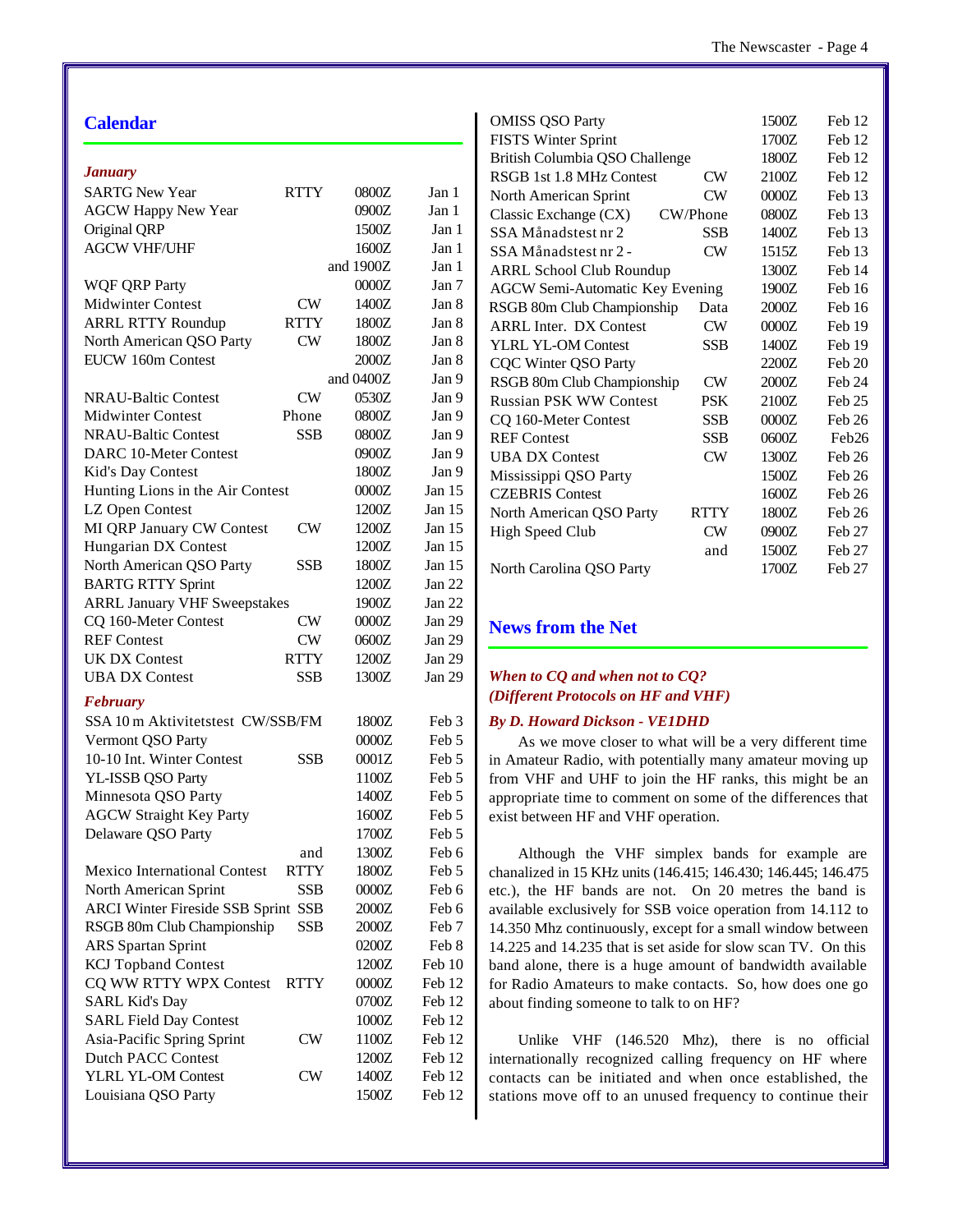conversation. As a result, it is a matter of hit and miss when trying to make a contact on HF, unless a designated time and frequency have been pre-arranged in advance between individuals for that purpose.

Therefore, if I were to tune up on 14.160 Mhz and simply announce "this is VE1DHD on frequency looking for a contact" (which is the standard procedure that is used when looking for a contact on a VHF repeater), it is highly unlikely that I would get a response, unless someone else just happened to be sitting and listening on 145.160. So, in order to augment my chances of contacting someone, who may be simply tuning across the broad 20 meter band looking for a contact, I need to put out a long and persistent call that will attract some attention. The traditional way of doing that when using CW (Morse code) is to put out the call "CQ CQ CQ" which basically is a shorthand form of saying "Calling You / Calling You / Calling You". We have adopted this same approach on the SSB voice areas of the HF bands, and so I would call "CQ CQ CQ; CQ-20 CQ-20 CQ-20 meters, this is VE1DHD in Nova Scotia calling CQ CQ CQ and standing by for a call". This same line of patter would be repeated over and over until someone came back to me, or I got tired of trying.

On VHF (using the local repeater or a link through IRLP to a distant repeater) there is absolutely no need for such a long and persistent announcement of interest in chatting with someone. If you simply key up and say "this is VE1DHD listening on frequency", that should suffice. If there is someone listening on the repeater (and there usually is) they will come back to you if they want to chat with you, and if they don't, they won't.

Persistently calling CQ CQ CQ on a local repeater or on an IRLP link is quite simply unnecessary and indeed it can be quite annoying to those who are listening but don't want to talk. *-- The Canadian Amateur Radio Bulletin #106*

#### *Morse Requirement, License Restructuring remain on FCC's Radar*

 The ARRL does not anticipate the FCC will offer up any proposals on the Morse requirement and further restructuring of the Amateur Radio licensing system until sometime in mid-2005, possibly sooner. The FCC Wireless Telecommunications Bureau continues to review thousands of comments it received on 18 petitions for rule making - including one from the ARRL. The various petitions called for eliminating or altering the Morse code requirement and changing other sections of the Amateur Service Part 97 rules, including further restructuring of the amateur licensing system. In addition to agreeing on other changes affecting Amateur Radio, World Radiocommunication Conference 2003 (WRC-03), left the choice to require Morse proficiency

for HF access up to individual countries, and several already have dropped Morse code as an examination requirement. That has not yet happened in the US. *-- ARRL News*

#### *FCC approves first software defined radio*

The FCC for the first time has approved use of a software defined radio (SDR) device in the US. This new class of equipment allows users to share limited spectrum, increases flexibility and reduces interference concerns. "This is the first step in what may prove to be a radio technology revolution," FCC Chairman Michael K. Powell said after the November 19 action. "The industry's pioneering work to find more creative and efficient use of our airwaves will continue to bring benefits to consumers." The Laboratory Division of the Commission's Office of Engineering and Technology issued a Grant of Certification to Vanu Inc, a software development company, for a cellular base station transmitter. SDRs can change frequency range, mode or output power without resorting to hardware changes or switches. This programmable capacity permits radios to be highly adaptable to changing needs, protocols and environments. An FCC rule making proceeding, ET Docket 03-108, is pending to further streamline SDR requirements. The ARRL has told the FCC that Amateur Radio is "a fertile testing ground" for SDRs and that the technology would be especially valuable to facilitate disaster communications. *-- ARRL News*

#### *More Countries Gain Access to Extended 40m Band in January*

Chairman of the RSGB Spectrum Forum, Colin Thomas, G3PSM, reports that Denmark has published a plan to allow amateur radio in the band 7100 - 7200 kHz from 1 January 2005. The Polish regulatory authority has agreed that the band 7100-7200 kHz is to become available to Polish amateurs on a secondary basis, effective with the date of bringing into force the new National Frequency Allocation Table, the publication of which is expected in January. Other countries where IARU member societies have approached their authorities for early access to the extended band include Belgium, the Czech Republic and the Netherlands *-- RSGB*

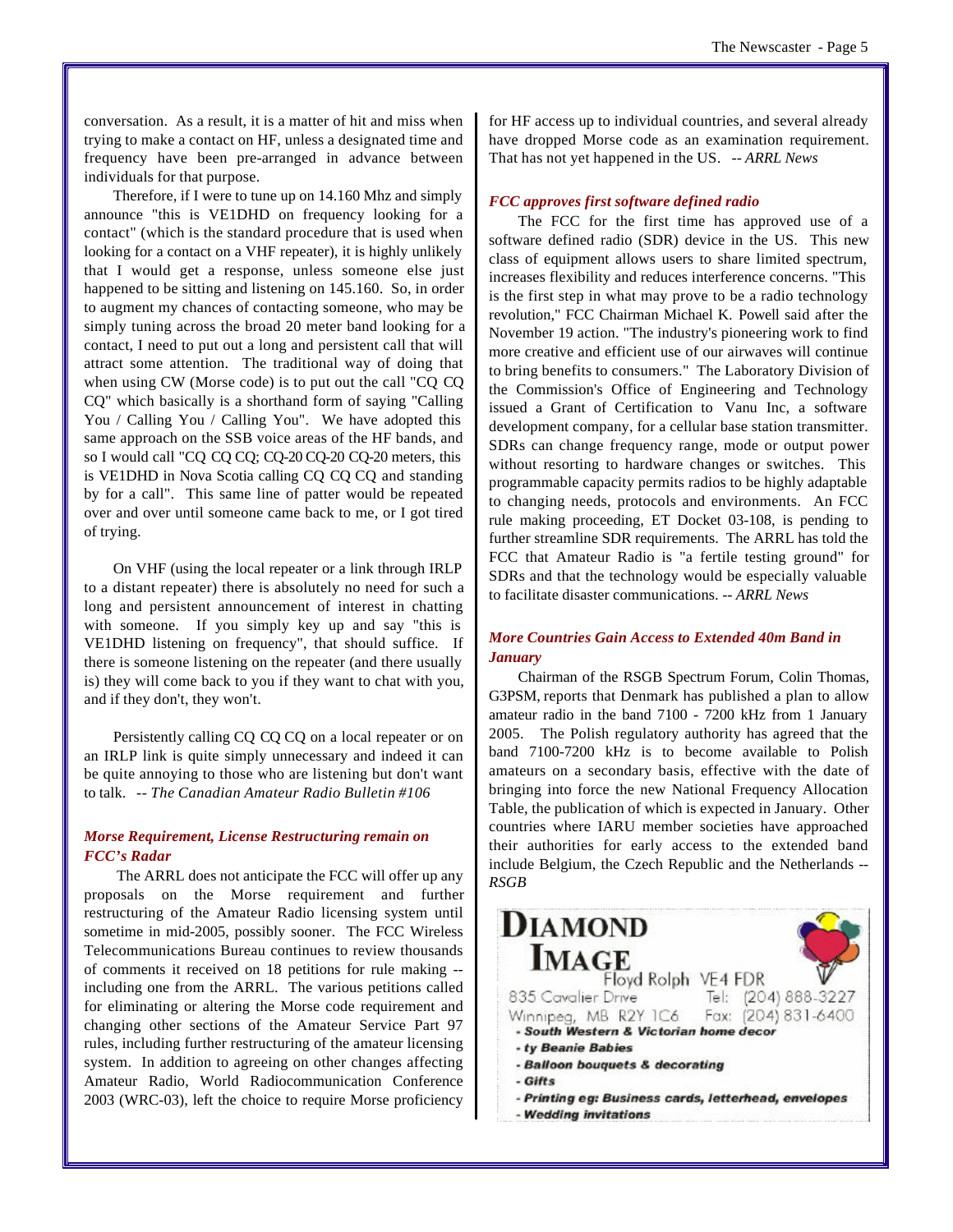# **Fuse Those Batteries By Ken Larson, KJ6RZ**

Alan Stine, KG6LVU, and I were having a discussion several weeks ago concerning the proper way to fuse the 12 VDC power cable between a battery and a mobile radio. We concluded that fuses should probably be placed as near to the battery as possible. The installation instructions for several brands of mobile radios confirmed that we were mostly correct. All of the manuals recommend that two fuses be placed on the battery side of the power cable connector, as close to the battery as possible, with a third fuse on the radio side of the power cable connector.

The recommended approach is shown in the figure below. The two fuses next to the battery protect the battery from a short circuit. Hugh Bosma, KF6HHS, recommends that these fuses should be rated at twice the current that you expect to draw from the battery. A 50 watt mobile radio typically draws 10 to 15 amps of power, so 30 amp fuses are a good choice for protecting a car battery. 10 amp fuses will do a good job protecting a 5 to 7ah battery if you are running a low power QRP radio. The fuse on the radio side of the power cable connector protects the radio. The size of this fuse will usually be specified by the radio manufacturer. Mobile radios typically use a 15 amp fuse



Extracted from the Conejo Valley Amateur Radio Club web site. <http://www.cvarc.org/tech.html>

# **A Bit of a Stretch By Ward (N0AX)**

*(This is the text of a short presentation I made to the Town Hall Meeting forum at the Dayton Hamvention. While its tone is general, the message applies equally well to contesting.)*

What is the biggest challenge facing ham radio? Some might say that it's BPL and CCRs, and while those are very important I would disagree. Some might say demographics and I'd say that they were close. The biggest challenge that we face today is outreach.

There First, "Inside Outreach" is hams reaching out to other hams across our internal party lines. The hobby has such a broad scope today that we can lose touch entirely with aspects outside of our own interests. It's far too common to hear, "I have nothing in common with them," 'them' being whoever your group is not. Are you kidding me? To anyone even slightly removed from ham radio, our differences are minuscule, yet we

sometimes insist on magnifying our differences to ridiculous extremes. This must be avoided for it weakens us as a group and diverts our energies from attending to the health of the hobby.

Second, "Reaching Outreach" means hams reaching out to those who are not, making them aware of ham radio and presenting the hobby as an attractive and useful activity. Sometimes, we hide our light under a heavy bushel. This is partly due to the depth and breadth of the hobby. Unlike a generation ago, there is so much to ham radio that 24 hours a day is just not enough time to experience it all. Just ask our spouses. This very attraction pulls our focus inward, when we need to occasionally turn outward. In addition, many of us are better thinkers than salesmen and women. As a result, we slowly disappear from public view, into our own mythical radio Shangri-La. When I started writing "Ham Radio for Dummies," I planned it to be a Desktop Elmer for new hams and licensing students - and this it certainly is. However, as I ferreted out information about the various niches of the hobby, I realized how much there was that I, a grizzled 30-year veteran, didn't know and of which I had been blissfully unaware. I also became aware as I worked with my non-ham editors of what a compelling story we have to tell. Not just of the days of yore and of radio pioneers, but of ham radio here and now. If only it could be told straight up and not as stereotyped images. I realized that there are literally dozens of great and interesting stories that needed a vehicle to carry them. I hope that "Ham Radio for Dummies" is just the first of those vehicles. Sure, I'd like to sell a copy to every ham. But I'd really like to sell you two - one to keep and one to give away to a neighbor, a co-worker, a niece or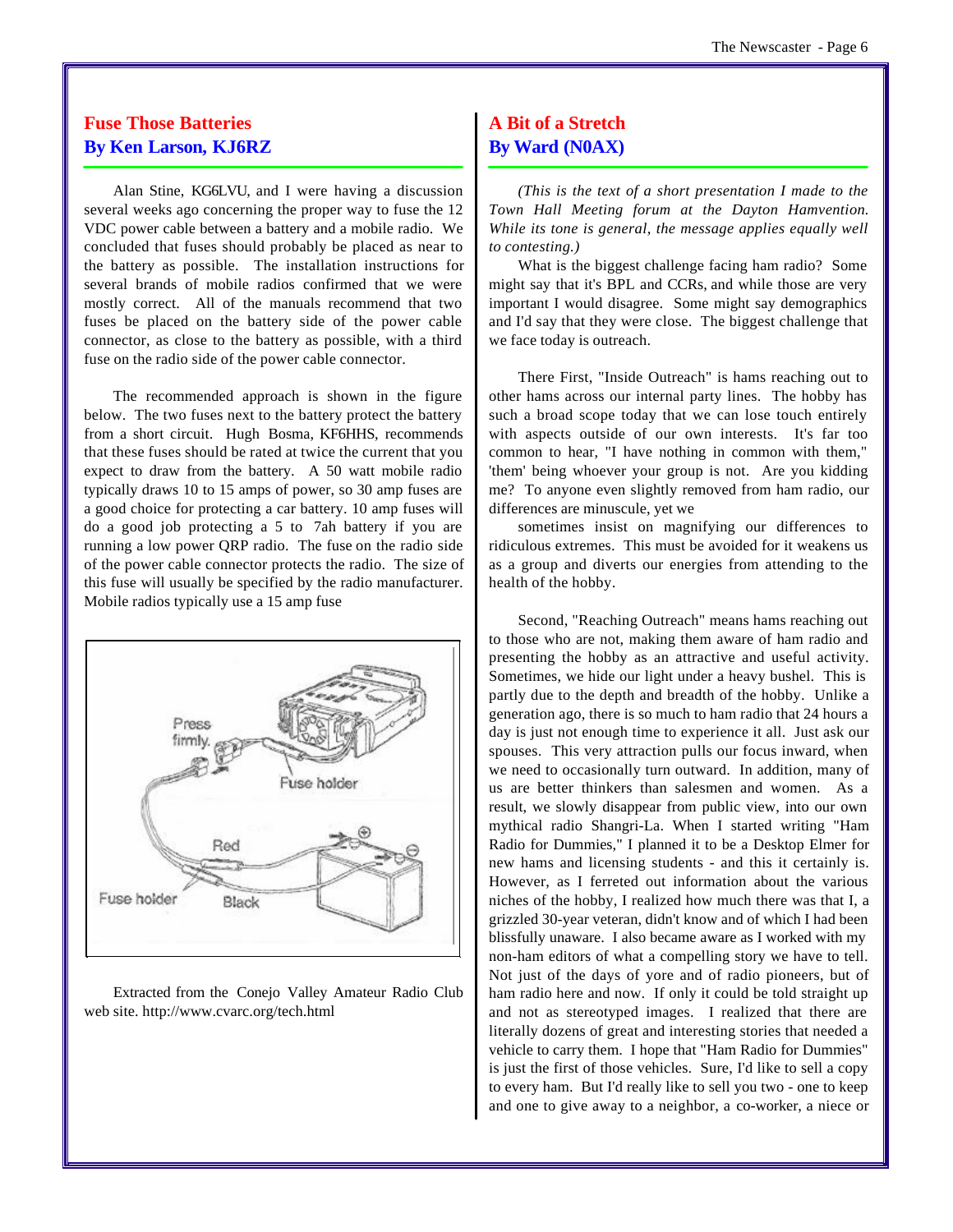nephew, or maybe to your mayor or a news reporter. The "for Dummies" brand is a opportunity for ham radio to break out and be seen and heard by John and Jane Q Public and their 2.2 offspring. They won't see it if it's sitting on your radio shack's bookshelf.

"Ham Radio for Dummies" is only a tool. It must be used to be effective. The demographics of ham radio are clear. If we continue to fracture internally and waste our energy on divisive debates, ten years from now, this convention may be just a memory. But the demographics also point to the solution. Making a few reasonable assumptions, we can hold our numbers steady by recruiting just one new ham apiece every few years. Just one! If we can pull in two in the same period, ham radio will be back on an ascending flight path. Don't sit back and wait for somebody else to do it. Don't fall into the trap of, "I paid my dues, let the ARRL do it." The ARRL is a powerful voice for ham radio, but people don't take up avocations because they like a national organization. If you can recall what got you into ham radio, it was probably seeing people like yourself having a good time and doing something useful and interesting. The future of ham radio depends on each of you. "Ham Radio for Dummies" is a start. Of course, it's an opportunity for us to practice Inside Outreach and get back in touch with other parts of our hobby's family that we may not have visited with for a long time. More importantly, the familiar yellow-and-black cover gives us a Reaching Outreach presence on bookshelves and Web sites that we have never had before. I was fortunate enough to be in the right place at the right time to write it. The challenge for you is to find your own right places and times to use it. 73 Ward (N0AX)

#### Source: THE ARRL CONTEST RATE SHEET, 19 May 2004

*While the above is from an American organization, it applies equally well here in Canada. 73 Bob (VE5NFG) -- Extracted from The Feedline - Saskatoon Amateur Radio Club Newsletter Sept/04*

### **VE4WSC - 2004 Training Report By Sandy, VE4SZ**

| Code Class Graduates:                     |             | <b>Jan to Mar 2004</b> |
|-------------------------------------------|-------------|------------------------|
| Richard Sheridan                          |             | <b>VF4ESX</b>          |
| Kuma Perera                               |             | <b>VF4WKP</b>          |
| Aruni Perera                              |             | <b>VE4WMK</b>          |
| Wayne Mooney                              |             | <b>VE4RWM</b>          |
| Hildor Thiessen                           |             | <b>VF4HTA</b>          |
| Erwin Toews                               |             | <b>VE4TFE</b>          |
| Wayne Ludman                              |             | <b>VE4WKL</b>          |
| <b>Basic Qualification: (Self Study).</b> |             |                        |
| Robert Steele                             | 17 Apr 2004 | <b>VF4RSM</b>          |
| William Clark                             | 20 May 2004 | <b>VE4WAC</b>          |

#### *Advanced Qualification: (Self Study)*

|          | ___ |             | ______ |               |
|----------|-----|-------------|--------|---------------|
| Ray Bond |     | 22 Sep 2004 |        | <b>VE4BND</b> |

Dennis Hudspith 28 Jul 2004 VE4CXQ

#### *Winnipeg Senior's Amateur Radio Club VE4WSC 2 December 2004 Basic Course Graduates*

| <b>Proposed Callsigns</b> |
|---------------------------|
| <b>VFAJLD</b>             |
| <b>VFACVV</b>             |
| <b>VE4DAD</b>             |
| <b>VE4VOS</b>             |
| <b>VE4KEM</b>             |
| <b>VE4BKS</b>             |
| <b>VEASCT</b>             |
| <b>VE4PTL</b>             |
| VF4JIL                    |
|                           |

#### *Accredited Examiners:*

| Adam Romanchuk  | <b>VE4SN</b> |
|-----------------|--------------|
| Lowell Sandwith | VF4SZ        |

|                 | <b>Canadian Prefixes</b> | VA4 | Manitoba         | VE2    | Ouebec           | VO              |                  |
|-----------------|--------------------------|-----|------------------|--------|------------------|-----------------|------------------|
| $CF - CK$       |                          | VA5 | Saskatchewan     | VE3    | Ontario          | VO1             | Newfoundland     |
| <b>CY</b>       |                          | VA6 | Alberta          | VE4    | Manitoba         | VO <sub>2</sub> | Labrador         |
| CY0             | Sable Is                 | VA7 | British Columbia | VE5    | Saskatchewan     | VX              |                  |
| CY <sub>9</sub> | St-Paul Is               | VD  |                  | VE6    | Alberta          | VY              |                  |
| CZ              |                          | VE  |                  | VE7    | British Columbia | VY0             | <b>Nunavut</b>   |
| VA              |                          | VE0 | Stations at sea  | VE8    | N.W.T.           | VY1             | Yukon            |
| VA <sub>2</sub> | <b>Ouebec</b>            | VE1 | New Brunswick.   | VE9    | New Brunswick    | VY2             | Prince Edward Is |
| VA3             | Ontario                  |     | Nova Scotia      | VF. VG |                  | VY9             | Gov't Canada     |
|                 |                          |     |                  |        |                  | $XJ - XO$       |                  |